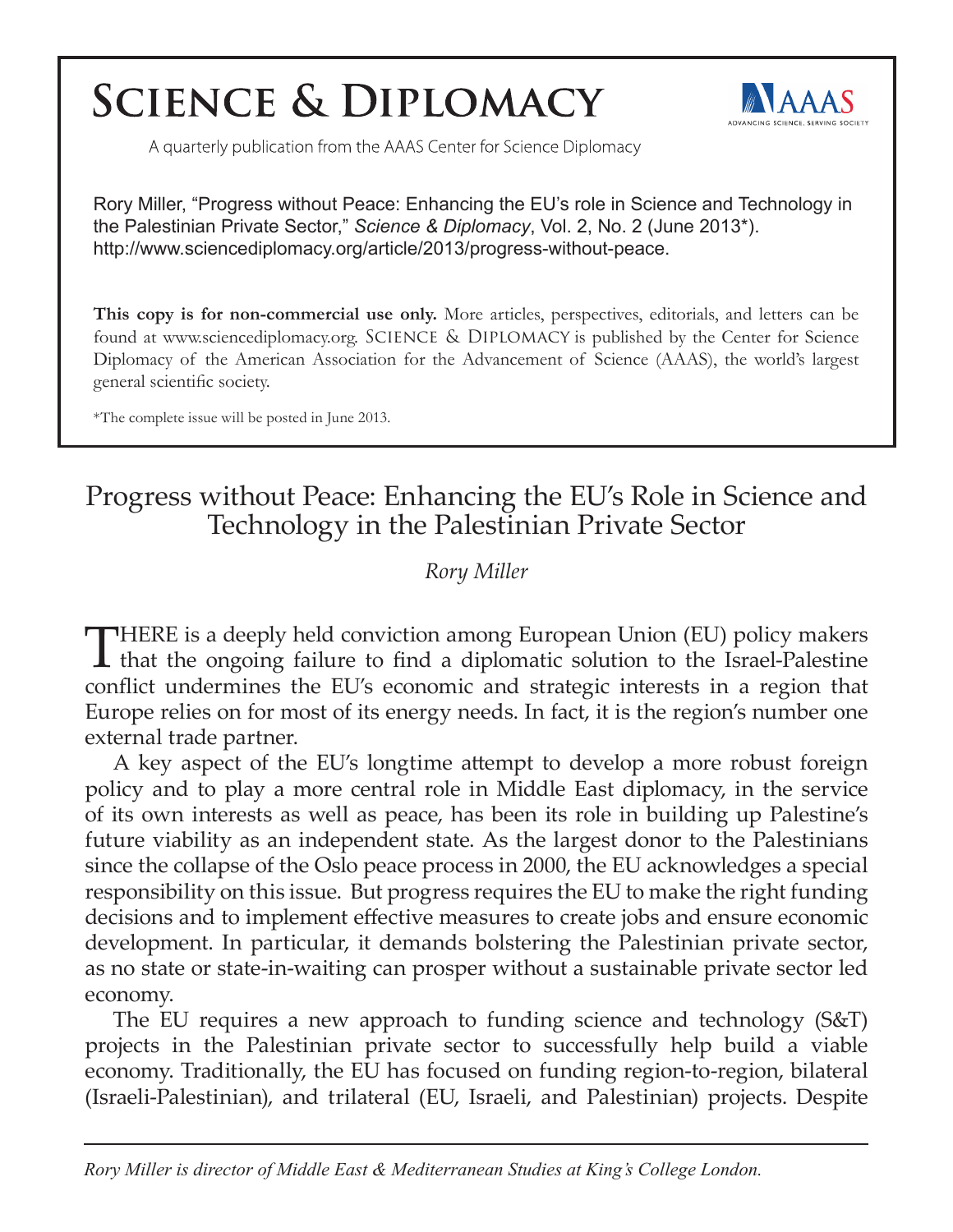### *Progress without Peace Rory Miller*

some practical success, Europe has not achieved its longtime goal of becoming a full player in the diplomacy of the Israel-Palestine conflict. Nor has it done much to stimulate the S&T sector or to consolidate the coordination of S&T research between donor-funded efforts through the Palestinian Authority (PA) and the private sector.

A more targeted EU funding strategy that provides support for S&T projects and small- and medium-sized enterprises (SMEs) in the private sector can offer a new generation of Palestinian science graduates and entrepreneurs the chance to play a greater role in developing the Palestinian economy. The deeper integration of Palestinian researchers into the EU's science and research framework programs will not only help improve the quality of Palestinian research, it will help local efforts to nationalize and institutionalize S&T ventures.

Creating S&T opportunities will also lead to job creation that can reduce radicalism and improve the quality of life for Palestinians. The S&T sector is less dependent on Israel for freedom of movement, goods, and services. Investing in this sector can also be a positive move toward Palestinian economic independence, which in turn can contribute to reducing political tensions.

These efforts can improve Palestinian perceptions of the effectiveness of the EU role in promoting the economics of peace, especially as the younger generation of Palestinians is increasingly resentful and frustrated over what they view to be the patronage, dependency, and "handout" culture that has become closely associated with European (and other external) funding strategies.

## **Challenges to Traditional Forms of EU Funding**

Between 2000 and 2011 the EU committed nearly  $\epsilon$ 4 billion to the Palestinians. The EU currently provides 50 percent of the total funding for state building and the reform efforts of Palestinian prime minister Salam Fayyad. It is also the leading source of humanitarian and development aid, which doubled to  $\epsilon$ 200 million in 2012 compared with the previous year. As Štefan Füle of the European Commission explained at the time, this increase in funding was part of Europe's "commitment to help the people of Palestine in the areas which are vital to their everyday lives."

This has earned the EU the status of "shareholder No. 1" in the PA, providing it with a unique opportunity to prepare Palestinian society and institutions for the task of running an independent state at some, albeit unspecified, future date.

Yet the current EU role has its drawbacks. Despite "dwarfing the efforts of all other donors," as former EU special envoy to the Middle East Manuel Marin has put it, the EU has not achieved its long-sought diplomatic breakthrough. Most notably, it has been unable to turn its lead economic and financial role into a position equal to that of the United States in the political process.

The deadlock in the peace process has limited the effectiveness of EU funding. So has the Palestinian economy's ongoing dependence on Israel for its survival, given the latter's control of access to, and movement of, Palestinian goods, services,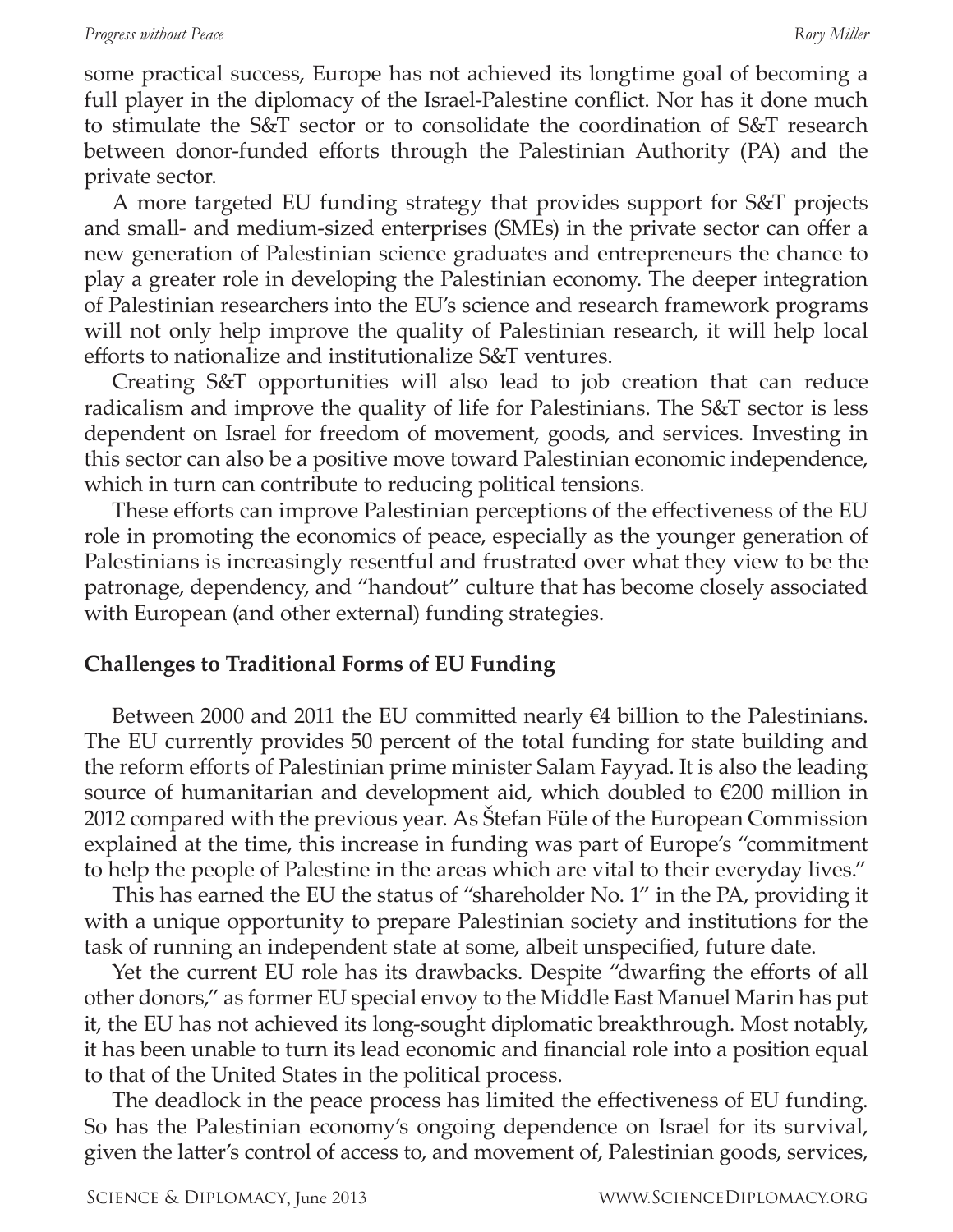resources, and income. The profound divide within Palestinian society, which culminated with the Hamas takeover of the Gaza Strip in 2006, has further diluted the benefits of traditional EU support for infrastructural development, payrolls, and humanitarian relief*.*

The EU has also endured attacks on its funding of Palestinian society from supporters of Israel as well as those who are opposed to the EU spending large amounts of taxpayer money on aid in an era of recession and financial meltdown across Europe.

In response, the EU has insisted that its budgetary support is based on conditionality and technical assistance for reforms and that, despite obstacles on the ground, a strong institutional framework and vital public infrastructure programs—schools, hospitals, water, electricity, and waste management—are crucial to the long-term national sustainability of Palestinian society.

# **The EU, S&T, and Private-Sector Development**

The 1997 Euro-Mediterranean Interim Association Agreement on Trade and Cooperation between the EU and the PA sealed Europe's commitment to help Palestinians create an environment favorable to private sector and industrial development (article 38), as well as technological innovation, the transfer of new technology and know-how, and support for Palestinian research capabilities (article 49).

In the years since, projects in these areas have received only a tiny percentage of overall EU funds. It was only in 2009 that the EU launched its first large-scale initiative dedicated to supporting the business community in the Gaza Strip, a €22 million Private Sector Reconstruction Program. More recently, the EU has committed itself to respond to the PA's own National Development Plan of 2011–2013, which has prioritized private-sector development (as well as the more traditional areas of education and national infrastructure).

In January 2012 the EU initiated an €11 million financing agreement to support the Palestinian private sector, explaining in the process that this was now a "key policy objective" of the EU.<sup>1</sup> Speaking at the launch of the EU's new Trade Diversification and Competiveness Programme later in 2012, acting EU representative John Gatt-Rutter explained that Palestinian private-sector development was "one of the focal sectors" in the EU's efforts to "promote a sustainable, job-creating economic environment."

But the sums involved are still small in relation to overall EU investment in Palestine. Out of the  $\epsilon$ 200 million the EU provided for Palestinian development in September 2012, private-sector projects received  $\epsilon$ 11.2 million, half of the amount committed to projects in traditional areas promoting governance, the rule of law, and social sector institutions ( $\epsilon$ 20.5 million), and only around 5 percent of the total amounts of funds allotted.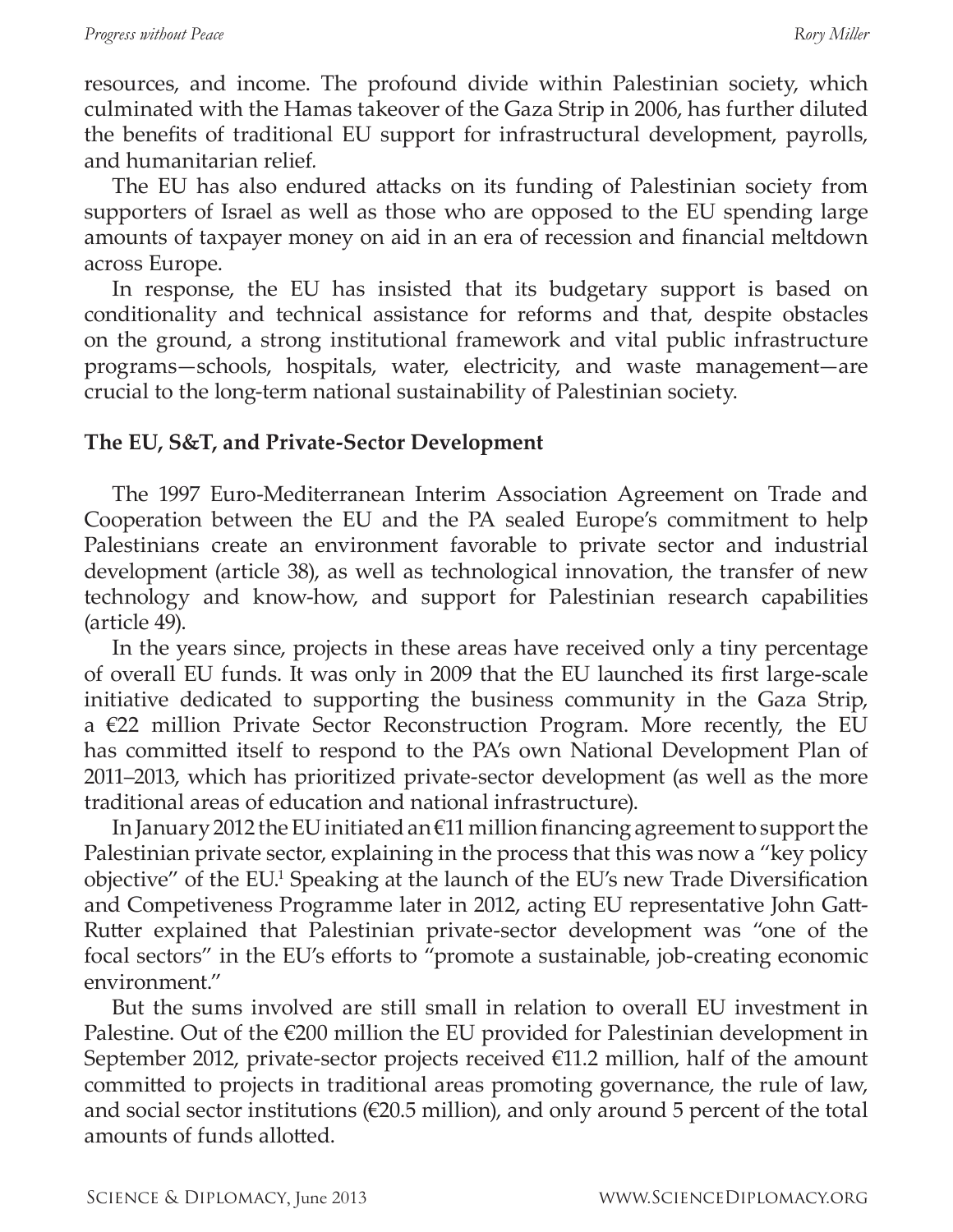Even when the EU has channeled funds into the private sector, far too little investment goes to projects focusing on application-oriented, industry-related outcomes or those that provide support for commercializing private-sector ventures in the emerging Palestinian S&T sectors.

In part this is due to the small size and underdeveloped nature of the Palestinian S&T sector. Currently, an estimated three hundred companies with five thousand employees and a market value of US\$300 million operate across the West Bank and the Gaza Strip. This is only a fraction of the Palestinian private sector that now directly supports 200,000 individual Palestinians (as well as their extended families and dependents) compared with the 150,000 employed by the PA in the public sector.

The EU also faces bureaucratic, political, and logistical obstacles that make it difficult to locate, engage, and fund SME and S&T projects. Palestinian society still lacks strong institutions and a national level of coordination of scientific and technological research. Nor is there any tradition of cooperation between government-funded research centers and the private sector. For example, it took the Palestine Academy for Science and Technology (PAST)—an autonomous, nonprofit organization founded in 1997 to serve as an umbrella for science and technology across Palestinian society—five years to gain official approval for its 2002 proposal to set up a science fund to pool research monies.

The EU, an early supporter of the academy, has attempted to help it tackle these impediments. Between 2004 and 2007, the European Commission financed ESTIME, a comprehensive project evaluating science, technology, and innovation capabilities in the PA. It has also taken practical measures to help the academy address the weak coordination and cooperation among various institutions and to achieve national-level coordination of scientific and technological research.

The EU can contribute more to improving this situation by integrating Palestinian researchers further into Europe's research and innovation framework programs that support pioneering research by junior and established researchers from the EU member states and other invited nations. Palestinian institutions and universities have participated in a small number of projects under the 5th and 6th Framework Programmes and a higher number of programs under the current 7th Framework Programme between February 2009 and July 2011.

Overall, Palestinian involvement in the Framework Programme is relatively low, at around €500,000, and limited to research in agriculture, environment, and information and communications technology. By promoting greater participation in the next program, Horizon 2020, the proposed €80 billion program that plans to create a "Common Knowledge and Innovation Space" connecting the EU to neighboring countries, the EU can provide a real boost to public-private interaction in the Palestinian S&T sector.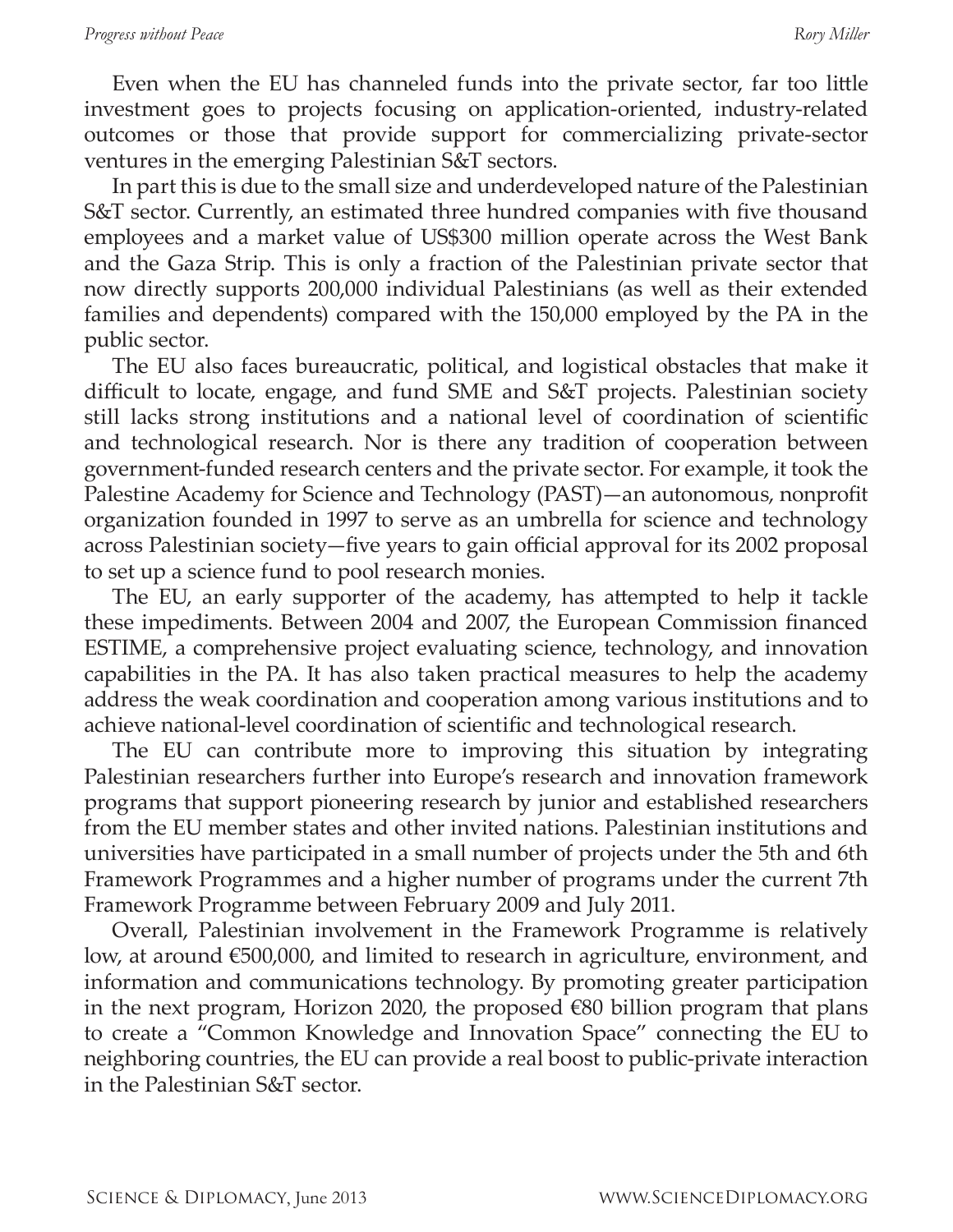# **Rethinking EU Funding Mechanisms**

Until recently the EU was the only major global economic player to support narrowly focused, region-to-region programs addressing the specific needs of the Middle East and wider Mediterranean. The United States through the G-8 first launched its Broader Middle East and North Africa Initiative in 2004; the International Monetary Fund and World Bank do not have regional programs. The EU has looked to promote Palestinian S&T through region-to-region initiatives, and the Palestinian private sector has undoubtedly benefited from the various mechanisms that promote national and regional capacity building and boost cooperation in research and innovation.

For example, the EU's Neighbourhood Investment Facility, a  $\epsilon$ 745 million financial mechanism supporting the energy and environment sectors, has had a positive impact on Palestinian SMEs. Future region-to-region programs like the EU's Horizon 2020 will continue to improve opportunities.

But, as in the case of the EU's research framework programs, the disadvantage of these region-to-region programs is that there is no specified amount of funding set aside for Palestinian participation, and Palestinians simply have the opportunity to compete with their peers across the region.

From the beginning of the Oslo era the EU has also looked to support bilateral and trilateral S&T programs as a way to contribute to conflict resolution by building bridges for peace. Between 1995 and 1999, the EU and its constituent member states provided technical and financial support for seventy-six joint Israeli-Palestinian projects in S&T, compared with forty-eight projects supported by the United States and Canada in the same period.<sup>2</sup>

After the collapse of the Oslo process in 2000, the overriding objective has been, in the words of one senior EU official, to continue to "provide a framework" for Palestinians and Israelis to pursue their "strategic interest in cooperating for research."<sup>3</sup>

With this in mind, the EU has supported the efforts of the Israeli-Palestinian Science Organisation, which was launched in 2002 to bring together researchers from both sides of the conflict in joint S&T projects and to provide Palestinian researchers access to Israeli facilities and training. In particular, in the absence of political progress, the EU has looked to promote Israeli-Palestinian cooperation on politically and strategically sensitive issues such as energy and water. It can claim some successes on the practical and diplomatic level in both.

One notable example has been the EU effort to nurture an ongoing dialogue between European, Israeli, and Palestinian energy experts on connecting the Israeli and Palestinian electrical networks and establishing a joint Israeli-Palestinian energy office.

In 2003 this led to the first agreement cosigned by Israeli and Palestinian government ministers since the outbreak of the al-Aqsa intifada three years earlier.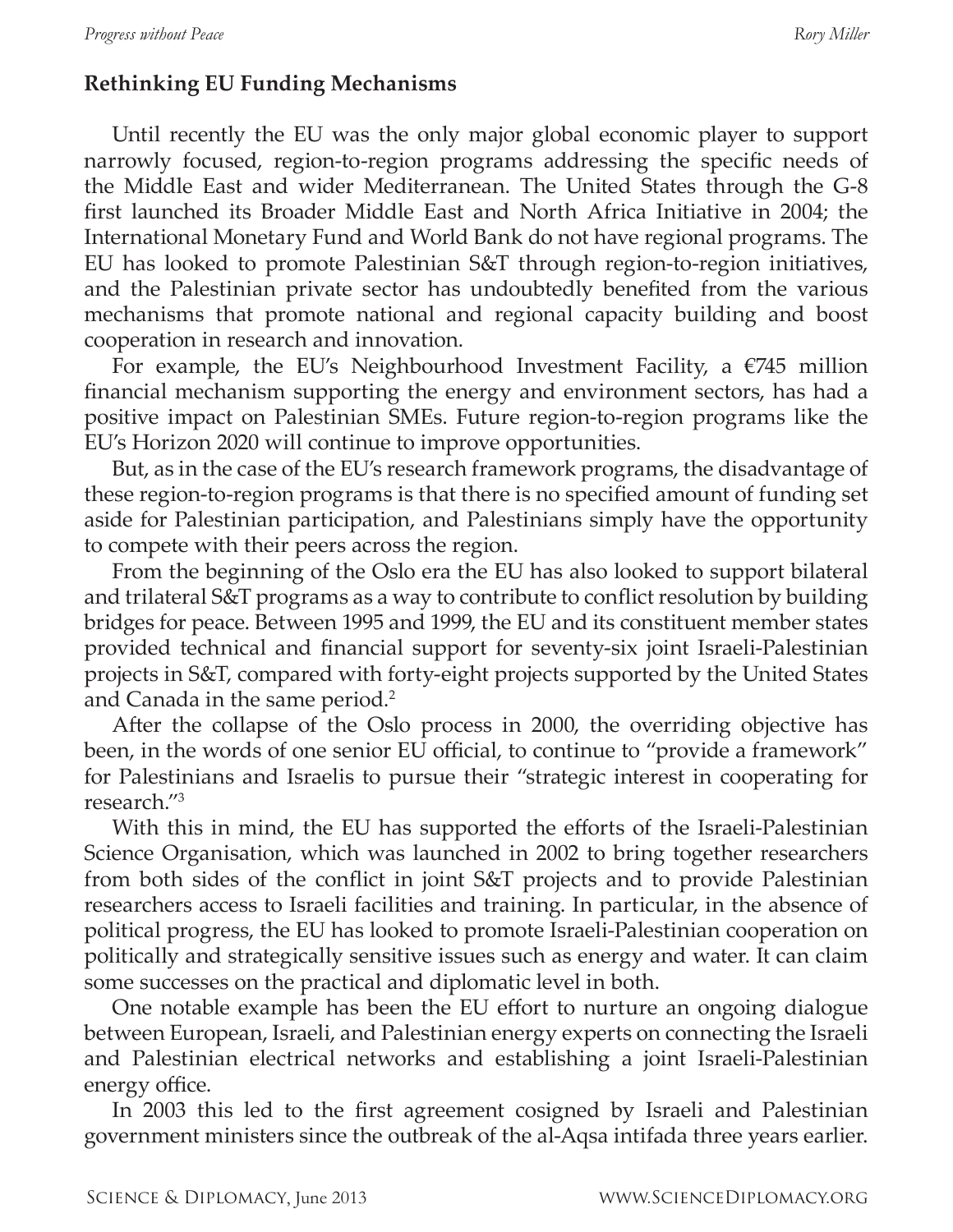Subsequently, the EU made energy cooperation between Israel and the PA one of its three priority projects under the MEDA Neighbourhood Programme, the principal instrument of economic and financial cooperation under the Euro-Mediterranean Partnership (the Barcelona Process) launched in November 1995.

When political crises on the ground derailed this initiative, the EU reverted to using region-to-region forums to promote Israeli-Palestinian cooperation in solar power through its Solar for Peace initiative. Palestinian and Israeli officials expressed a willingness to move forward on this track at both the EU–Africa– Middle East Energy Conference (Sharm el Sheikh, Egypt, November 2007) and the 5th Euro-Mediterranean Ministerial Conference on Energy (Limassol, Cyprus, December 2007).

This resulted in the relaunch of trilateral cooperation between Israel, the PA, and the EU in 2008 with the objective of finally establishing a joint energy office and developing projects of mutual benefit under the Solar for Peace initiative. However, the Gaza conflict of late 2008 and early 2009 resulted in a further stalling of the project, though it was once more rejuvenated after the completion of an EUfunded study in support of the initiative in mid-2009.

This example underlines both the value and the limits of using S&T as a vehicle to resolve conflict and promote Israeli-Palestinian cooperation. Even during the Oslo years, many in the Palestinian science community opposed EU efforts to promote cooperation because of the power imbalance between Israel and Palestine.

Since the collapse of the peace process, the EU's attempt to facilitate such cooperation has become even more difficult. Not only has it been harder to recruit partners and build trust for EU-funded ventures, but Palestinians remain subject to travel restrictions and require special travel permits to interact with their Israeli counterparts in these projects. It has also been more difficult than ever to overcome what Paul Scham long ago termed the "perennial dispute" between both parties over access to confidential data in many important areas of research.<sup>4</sup> On top of all this, the EU has had to deal with accusations that its support for S&T cooperation normalizes "oppression" and legitimizes Israel's occupation.

By introducing new EU-supported S&T programs that focus on the Palestinian private sector and that are funded primarily on merit rather than on their relevance to conflict resolution, the EU can answer all these criticisms while contributing to an increasingly vital aspect of Palestinian development. Indeed, the most positive outcome of the EU's extensive investment of time and political capital in promoting energy cooperation over the last decade is that Israel's first commercial solar field—launched at Kibbutz Ketura in 2011—is now a model for private Palestinian ventures, and a Palestinian business consortium is learning the lessons of this project in preparation for launching its own solar energy project near Jericho this year.

There are precedents that the EU can follow in refocusing its efforts on supporting S&T in the private sector. In the late 1990s Israel's current president,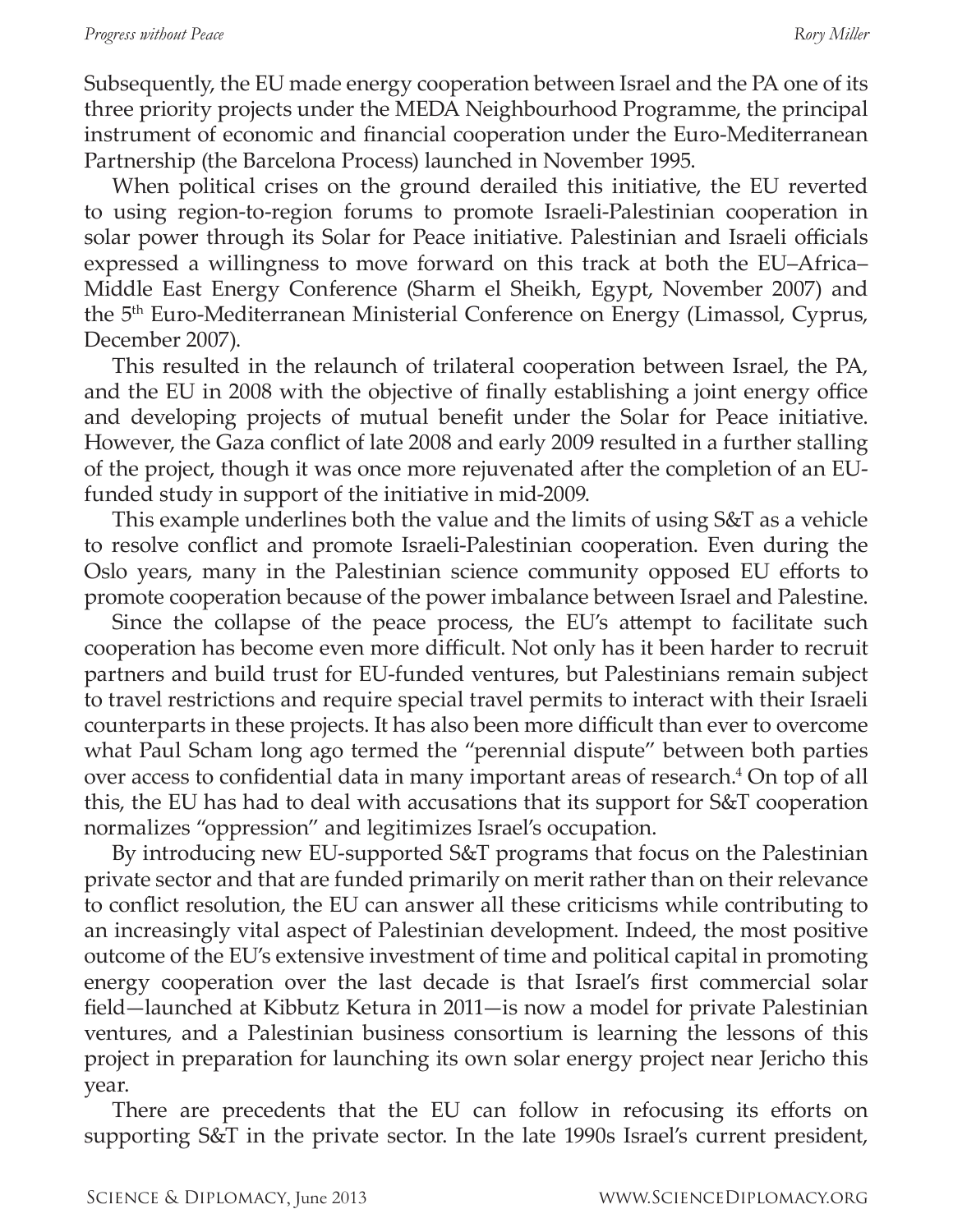Shimon Peres, was instrumental in championing an Israeli-Palestinian investment fund that raised US\$63 million to prepare Palestinian workers for high-tech jobs. More recently, major global players like Microsoft, Intel, and Cisco Systems (a trailblazer in building up local software companies) now support programs nurturing Palestinian high-tech talent.

A number of homegrown and regional funds—such as Siraj Palestine Fund I, the Rasmala Palestine Equity Fund, and the Dubai-based Abraaj Capital's Palestine Growth Capital Fund—have also been launched to take advantage of the huge potential in the Palestinian S&T sector.

By refocusing its efforts on S&T in the private sector, the EU will also be able to appeal to—and take advantage of—this existing culture of high-tech entrepreneurship and pave the way for hundreds of future S&T start-ups. This will provide employment for thousands of graduates who are perfectly placed to capitalize on the rapid rise of Internet users in the Arab world, up from an estimated 35 million in 2009 to around 140 million today out of a total population of 300 million.

This has become even more critical recently. A high percentage of Palestinian S&T graduates are being forced to emigrate to Jordan, the Gulf, the United States, or Europe to find work. At the same time, agriculture, manufacturing, and construction are contracting, resulting in a rise in unemployment as local and global economic conditions take their toll on traditional sectors of the Palestinian economy.

A reemphasis on support for S&T in the private sector does not signal the EU's abandonment of its diplomatic ambitions. A new focus on the S&T sector may even be a more effective way to create the positive environment necessary for a diplomatic breakthrough. Political realities on the ground actually lend themselves to supporting cooperation between Palestinian and Israeli entrepreneurs in the S&T sector.

By backing venture capital funds, start-up incubators, and projects that bring together Israeli and Palestinian technology entrepreneurs, such as the Tel Aviv Start-Up Weekend, the EU will encourage innovators from the two war-torn communities to meet to commercialize their ideas. Several companies in the S&T sector already employ Israeli and Palestinian engineers and scientists who work separately in their offices in Jerusalem and Ramallah, Tel Aviv and Jericho and who communicate online or at prearranged meetings in neutral locations.

There are signs that the EU is increasingly looking to support such efforts. In mid-2011 the European Investment Bank (EIB) was one of several international backers of a West Bank venture capital fund—the Sadara fund—founded by two hightech entrepreneurs, one Israeli and the other Palestinian. On its launch it had already raised US\$29 million in seed capital and planned to invest exclusively in Palestinian technology start-ups and to take stakes in about fifteen companies over ten years. In March 2012 the EIB along with the Bank of Palestine, Abraaj Capital from Dubai,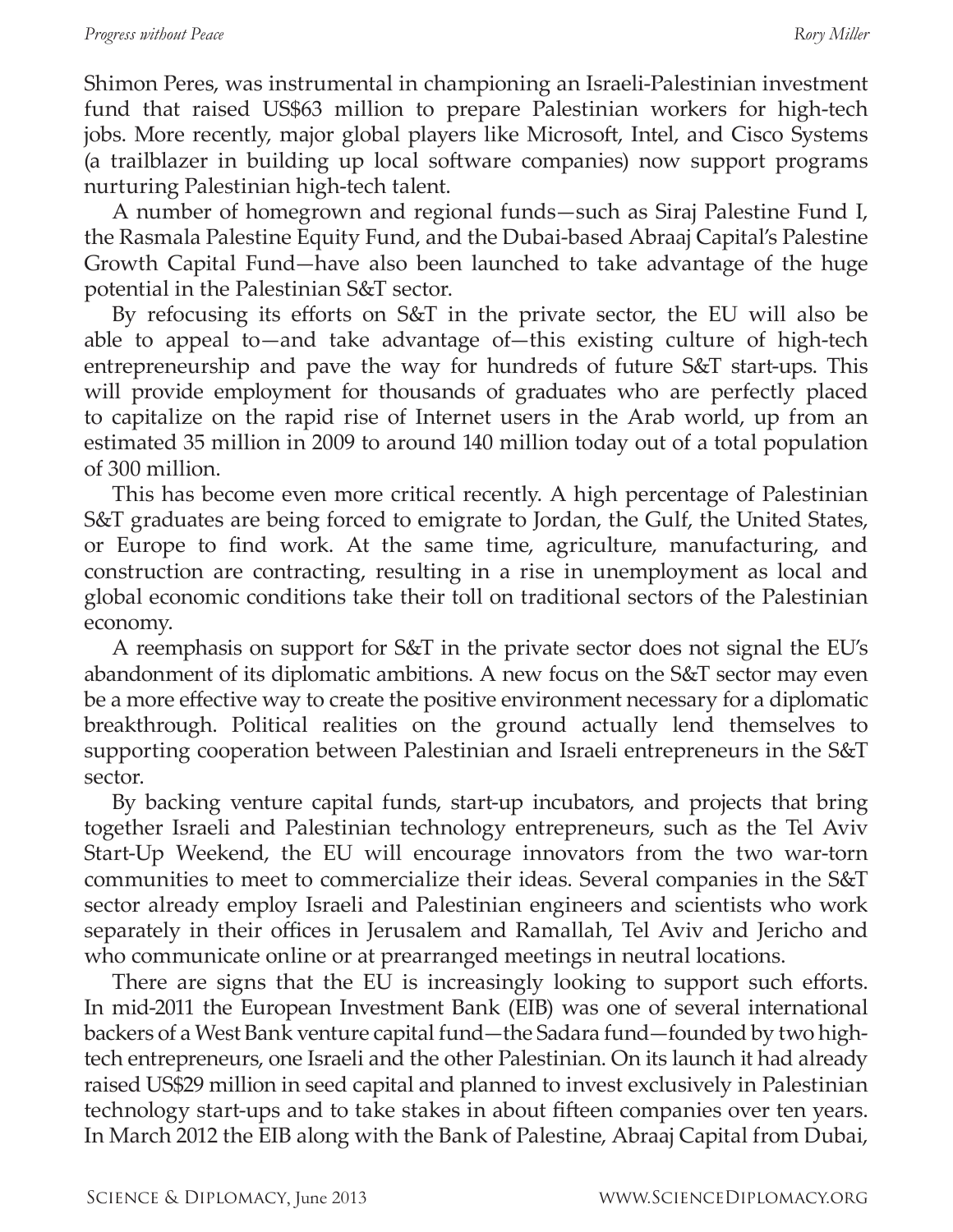the Palestine Investment Fund, and Cisco jointly announced the first close of the Palestine Growth Capital Fund, intended to provide private equity growth, capital investments, and management support to small and mid-cap entities in Palestine.

# **Turning Necessity into Opportunity**

There is a growing consensus that the lack of a diplomatic solution to the festering Middle East crisis so near Europe's borders serves to radicalize and alienate its demographically important and increasingly assertive Muslim communities. These communities view the Palestine problem as their number one foreign policy grievance. As a consequence, the two-state solution to the Israel-Palestine conflict has long been held as not only vital for the future stability and prosperity of the Middle East but, in the words of former EU foreign policy chief Javier Solana, "fundamental to our own security."

It is hardly surprising that playing a diplomatic role in the search for a solution to the conflict is a "strategic priority" of the European External Action Service, the EU's recently established foreign ministry, which was mandated to give the twenty-seven-nation EU "a stronger voice around the world, and greater impact on the ground." As its boss, Baroness Catherine Ashton, the EU's first de facto foreign minister, never tires of stating, Israeli-Palestinian peace is "extremely important" and a "key component" of wider stability.

The EU has a unique opportunity to shape the future of Palestine through more focused, intensive, and extensive support for S&T projects in the private sector. Its success will be measured by whether it can adapt its funding to integrate Palestinian researchers further into Europe's research framework programs and strengthen those nonprofit organizations, such as PAST, working to develop and coordinate S&T activities across the PA in the face of manifold bureaucratic and political obstacles.

Even more crucial, in terms of measuring the EU's success, will be its ability to empower Palestinian entrepreneurs and SMEs in the S&T sector. They hold the key to the future success of the Palestinian private sector. If the EU can back them effectively, it will provide a new generation of Palestinians with the opportunity to play a greater role in the local, regional, and global economy. Now is the time for the EU to put right its relative neglect of funding for S&T projects in the Palestinian private sector. In doing so, it may well find that its attempts to play a greater role in the diplomacy of the Israel-Palestine conflict will benefit through a shift in focus on funding for Palestine. **SD**